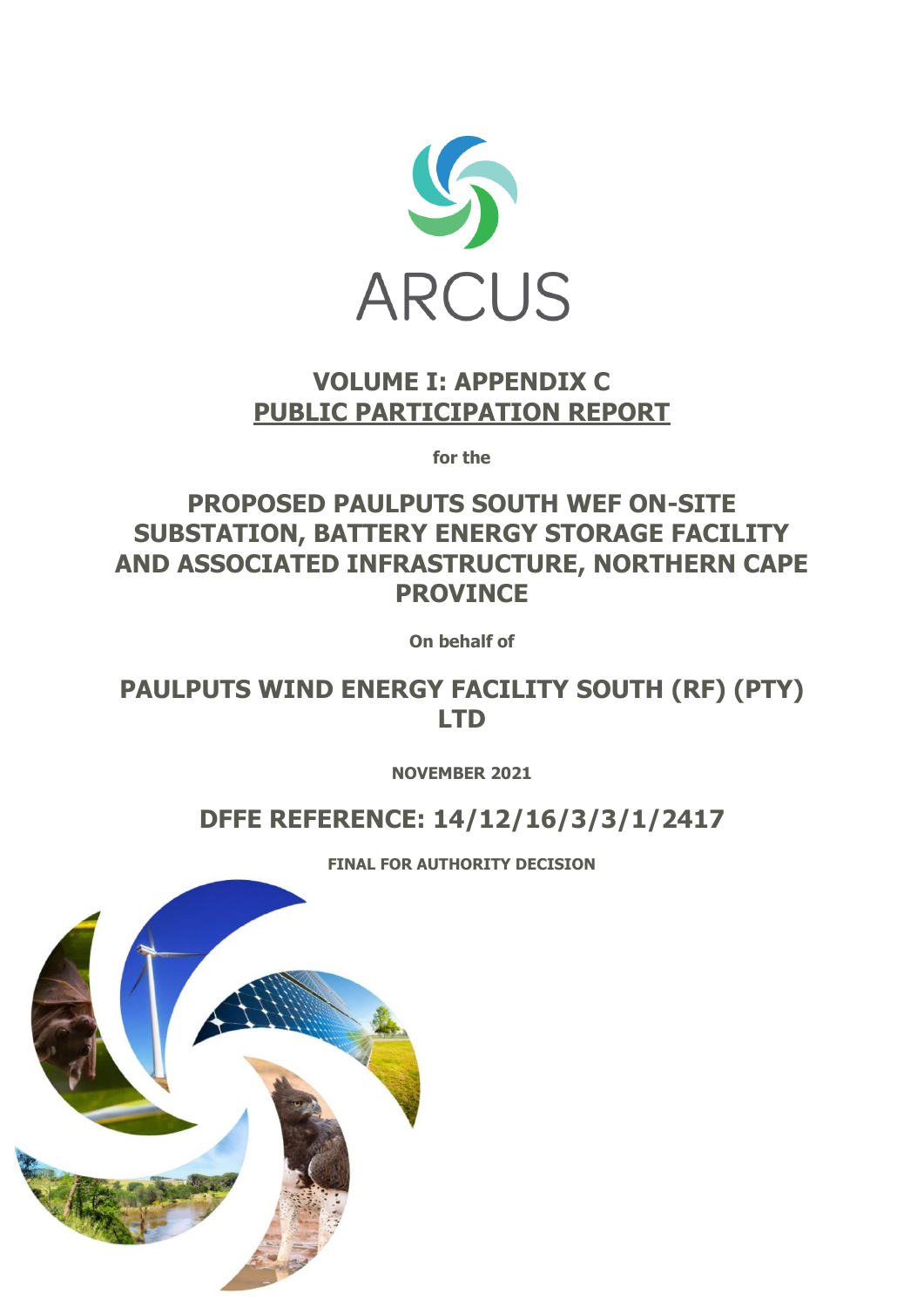Prepared By:

## **Arcus Consultancy Services South Africa (Pty) Limited**

240 Main Road 1st Floor Great Westerford Rondebosch 7700

**T** +27 (0) 21 412 1529 l **E** paulputs@arcusconsulting.co.za **W** www.arcusconsulting.co.za

Registered in South Africa No. 2015/416206/07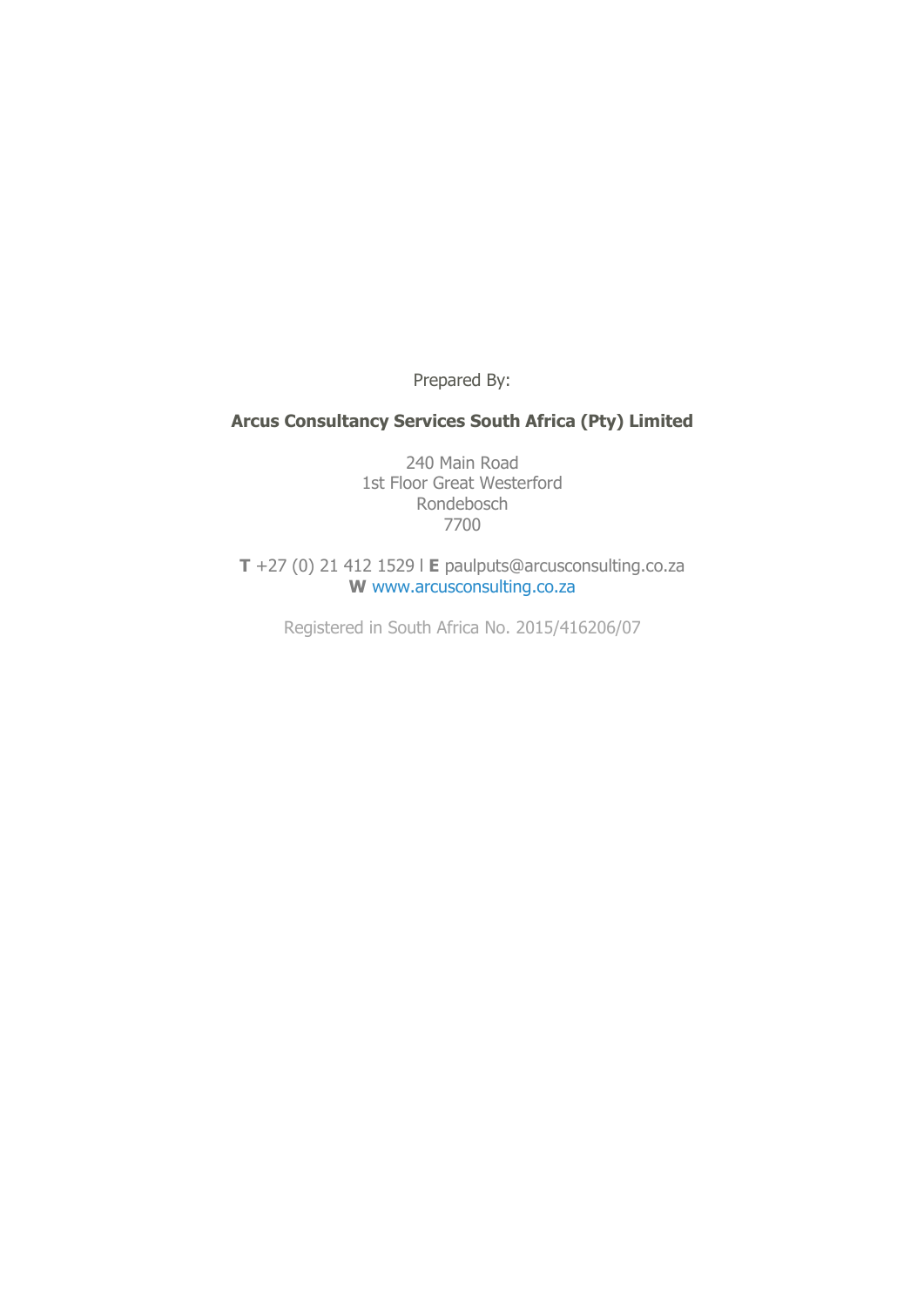

## **TABLE OF CONTENTS**

| 1                       |      |  |  |  |  |
|-------------------------|------|--|--|--|--|
| $\overline{\mathbf{2}}$ |      |  |  |  |  |
| 3                       |      |  |  |  |  |
|                         | 3.1  |  |  |  |  |
|                         | 3.2  |  |  |  |  |
|                         | 3.3  |  |  |  |  |
|                         | 3.4  |  |  |  |  |
|                         | 3.5  |  |  |  |  |
|                         |      |  |  |  |  |
|                         |      |  |  |  |  |
|                         | 2.1. |  |  |  |  |
|                         | 2.2. |  |  |  |  |
|                         | 2.3. |  |  |  |  |
|                         | 2.4. |  |  |  |  |
|                         |      |  |  |  |  |
|                         | 3.1. |  |  |  |  |
|                         | 3.2. |  |  |  |  |
|                         |      |  |  |  |  |
|                         |      |  |  |  |  |
|                         | 5.1. |  |  |  |  |
|                         | 5.2. |  |  |  |  |
|                         |      |  |  |  |  |
|                         | 6.1. |  |  |  |  |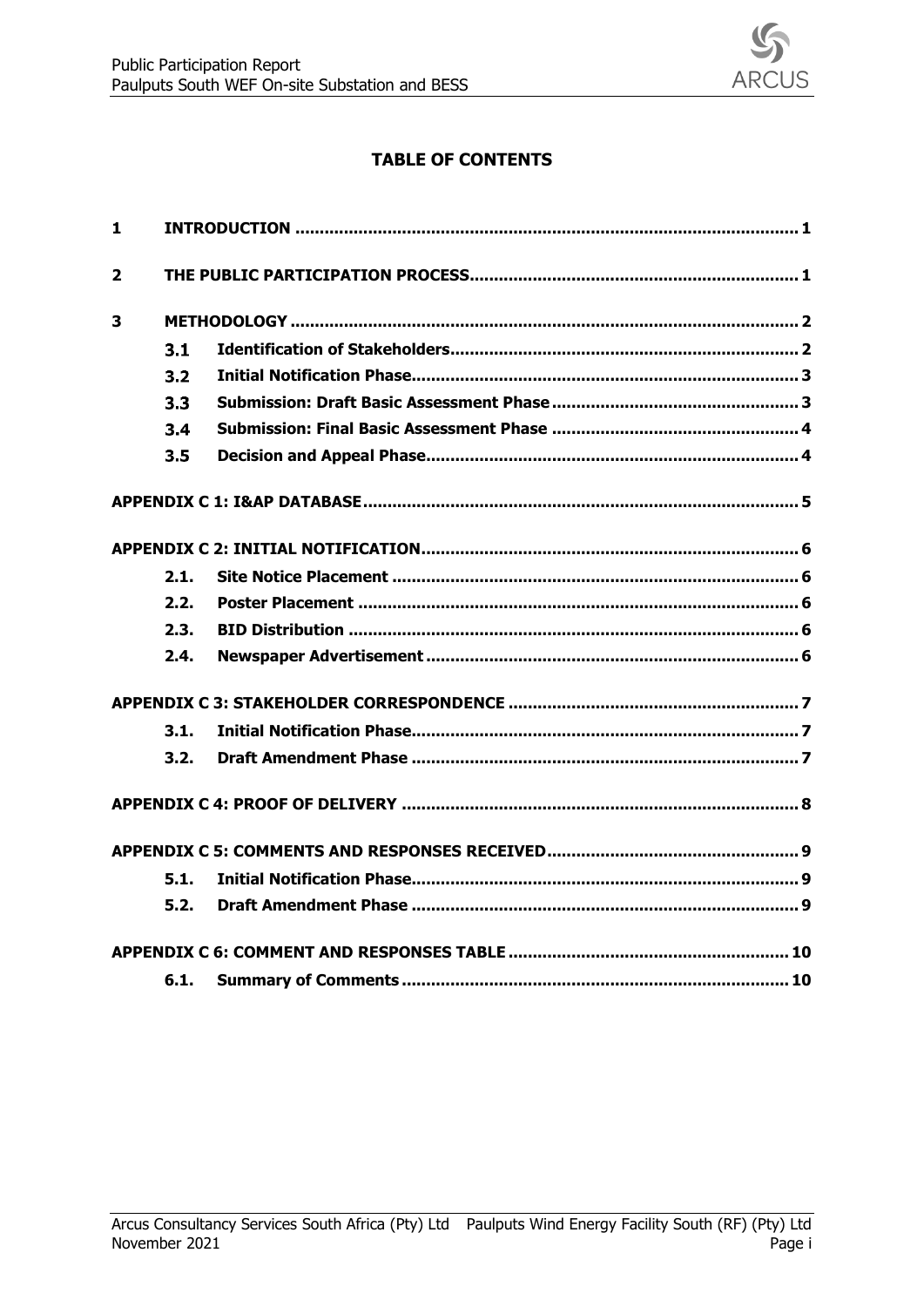

## <span id="page-3-0"></span>**1 INTRODUCTION**

Paulputs Wind Energy Facility (RF) (Pty) Ltd ('PWEF'), a wholly owned subsidiary of WKN Windcurrent SA (Pty) Ltd, was granted environmental authorisation for the 300 MW (75 turbines) Paulputs Wind Energy Facility (WEF) and its associated 132 kV OHPL on 11 December 2019 by the Department of Forestry, Fisheries and the Environment (DFFE) (DFFE Reference 14/12/16/3/3/2/1120). As part of the Environmental Impact Assessment  $(EIA)^1$ , three alternative on-site substation options  $(A, B, A)$  and C) were assessed. The Competent Authority (CA), DFFE, chose to only issue a favourable authorisation for the preferred OHPL option 'C' and on-site substation option 'A'.

To comply with the Renewable Energy Independent Power Producer Procurement Programme (REIPPPP) bidding requirements, the abovementioned 300 MW Paulputs WEF is being split into the 150 MW Paulputs South WEF and the 150 MW Paulputs North WEF (separate application process). The authorised OHPL option 'C' and on-site substation option 'A' will be used for Paulputs North WEF.

#### **This application process is required to obtain authorisation of the infrastructure required to connect the proposed Paulputs South WEF to the national grid.**

WKN Windcurrent SA (Pty) Ltd, under the Special Purpose Vehicle (SPV) Paulputs Wind Energy Facility South (RF) (Pty) Ltd ('Paulputs South<sup>'2</sup>), is applying for Environmental Authorisation to construct and operate the Paulputs South WEF On-site Substation and BESS (the 'proposed development') which, is vital for connecting Paulputs South WEF to the National Eskom Grid and for ensuring the Paulputs South WEF's successful contribution to the REIPPPP. The On-site substation was referred to as substation option C in the Paulputs WEF EIA (Arcus, 2019).

The proposed development will comprise of the below:

- A 4 ha on-site substation yard comprising:
	- 1.1 ha on-site substation:
	- 0.5 ha for offices:
	- 1 ha temporary storage area which will be used for the battery energy storage systems (BESS); and
	- 1 ha permanent laydown area (which will include the O&M building).
- Up to 6 m wide access roads to the Substation Yard.

Arcus Consultancy Services South Africa (Ltd) Pty ('Arcus') has been appointed to act as project manager and to undertake the environmental impact assessment process for Environmental Authorisation under Chapter 4 of the National Environmental Management Act, 1998 (Act 107 of 1998 – NEMA) as amended, for the Proposed Development.

## <span id="page-3-1"></span>**2 THE PUBLIC PARTICIPATION PROCESS**

The sharing of information forms the basis of a Public Participation Process (PPP), with an aim to encourage the public to have meaningful input into the decision-making process from the project initiation until the final report is submitted to the Department of Forestry, Fisheries and Environment (DFFE) for a decision. The primary aims of the public participation process are:

 $1$  The EIA was undertaken by Arcus Consultancy Services South Africa (Pty) Ltd in 2019, which assessed the Paulputs Wind Energy Facility (WEF) and its associated 132 kV grid connection, is hereon referred to as the 'EIA (Arcus, 2019)'.

<sup>&</sup>lt;sup>2</sup> Paulputs Wind Energy Facility (RF) (Pty) Ltd has given permission to Paulputs Wind Energy Facility South (RF) (Pty) Ltd to submit an application for the proposed development. Three separate Part II amendment applications are being undertaken in parallel with this application to split and amend the Paulputs WEF EA into Paulputs South WEF, Paulputs North WEF, and the Paulputs North WEF Grid Connection, respectively.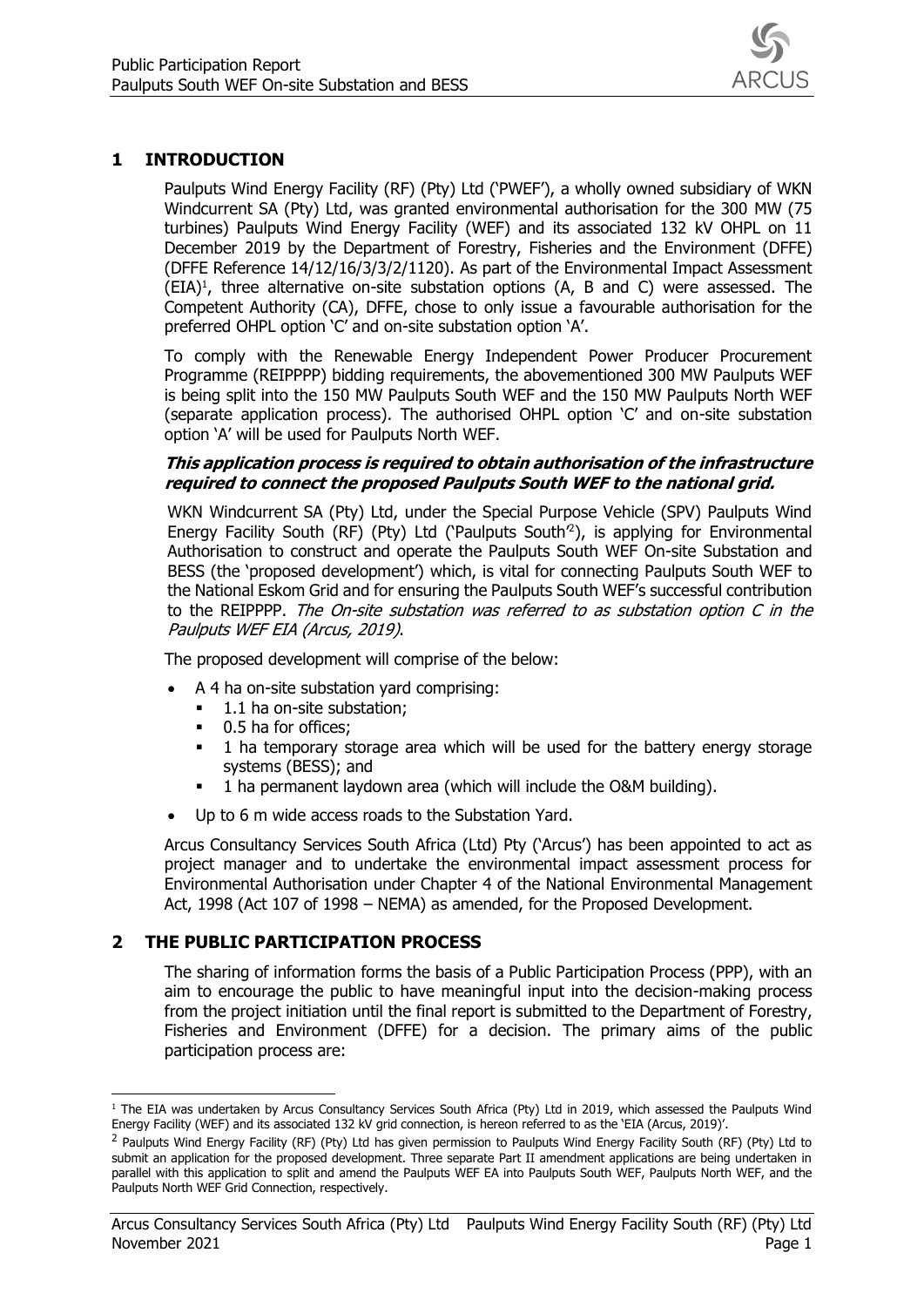

- To inform Interested and Affected Parties (I&APs) of the proposed development;
- To identify issues, comments and concerns as raised by I&APs;
- To promote transparency and an understanding of the project and its potential consequences;
- To facilitate open dialogue and liaise with all I&APs;
- To assist in identifying potential environmental (biophysical and socio-economic) impacts associated with the proposed development; and
- To ensure that all I&AP issues and comments are accurately recorded, addressed and documented in a Comments & Response Report.

This Public Participation Report has been compiled as Appendix C to the Basic Assessment Report that has been prepared in support of the above application for Environmental Authorisation. This report has been updated to include all comments received up until submission of the application.

A public participation plan (PP Plan) was compiled and submitted to the CA on the 26 August 2020. This plan was submitted in compliance with Section 5.1 and Annexure 2 of the Regulation GNR660 published on 05 June 2020 in terms of the Disaster Management Act (57/2002) and titled: Directions Regarding Measures to Address, Prevent and Combat the Spread of COVID-19 Relating to National Environmental Management Permits and Licences.

The plan was not granted written approval for the following reason:

"Please note that the Department has no mandate to approve the Public Participation Plan during alert level 2 of Covid-19. The direction that required submission of PPP during level 3 is no longer applicable in level 2. However, you are required to ensure that the EIA Regulations 2014 as amended are strictly followed and ensure that the disaster management directions which are still applicable are considered"

Despite the above, Arcus have taken the decision to continue to follow the PP Plan that was submitted on 26 August 2020.

### <span id="page-4-0"></span>**3 METHODOLOGY**

The Public Participation Process (PPP) follows the requirements of Section 24 (5) and Chapter 6 (41, 42, 43, and 44) of GN R. 326 of the National Environmental Management Act, 1998 (Act 107 of 1998) (NEMA) Environmental Impact Assessment (EIA) Regulations, 2014 (as amended), as well as the Public Participation Guidelines in terms of NEMA, 1998 EIA Regulations, 2014.

#### <span id="page-4-1"></span>**Identification of Stakeholders**

The I&AP database of the authorised Paulputs WEF EIA (Arcus, 2019) process was used as a baseline for this amendment application.

Registration of I&APs has continued throughout the process, and the I&AP database (Appendix C 1) was updated accordingly, based on comments received and included in the final amendment report.

All comments are included in the Comments and Responses Table (Appendix C 6), and responded to and addressed by the project team, i.e., EAP, Applicant and Specialists as applicable.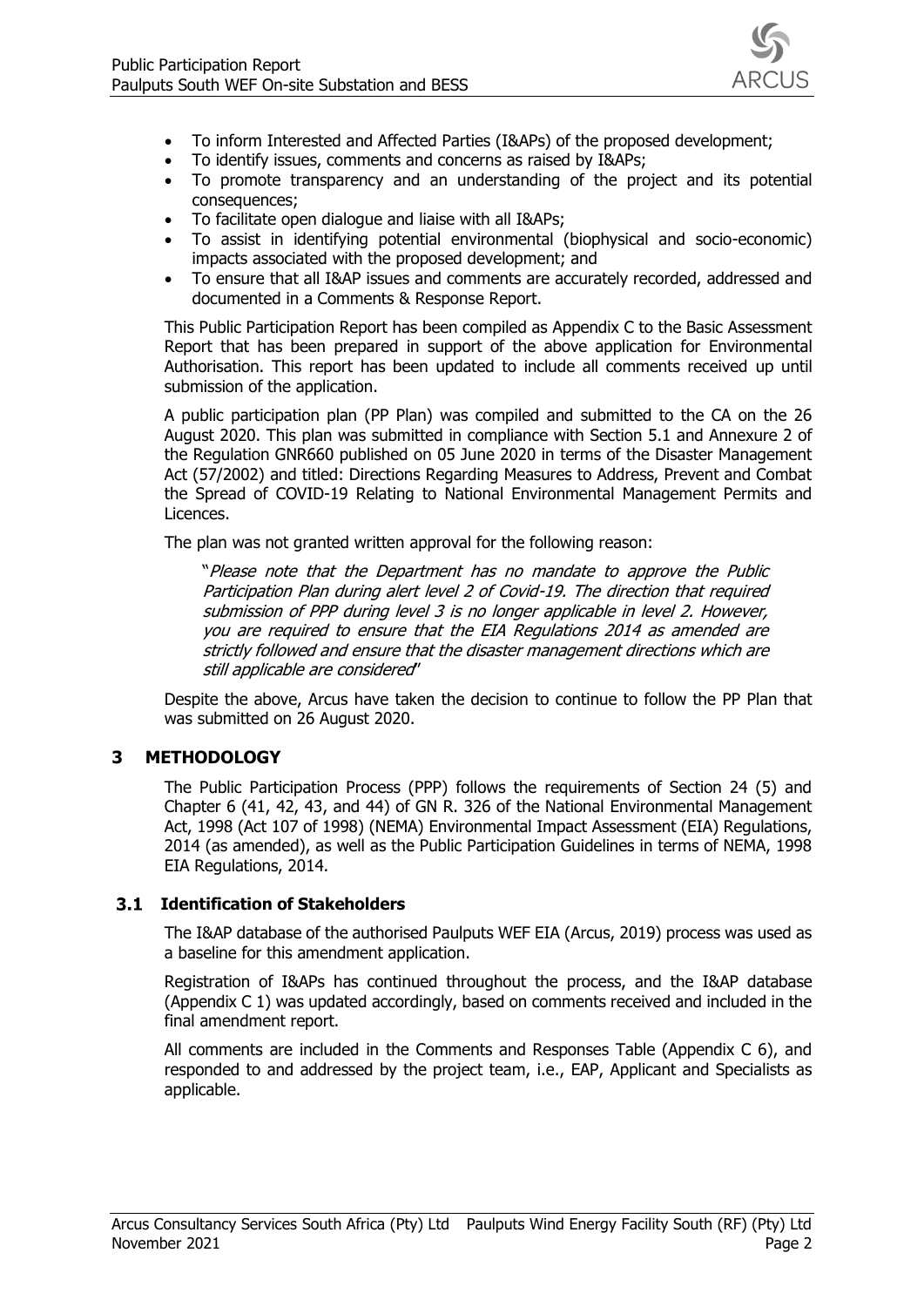

### <span id="page-5-0"></span>**Initial Notification Phase**

Initial Notification was conducted prior to the completion of the Draft Basic Assessment Report. Notification during the initial notification period of the PPP was undertaken in the following manner:

- A2 Correx board notices were placed on the boundary of the site in English and Afrikaans from 14 February 2020 (see Appendix C 2).
- A4 Posters have been placed at ten local public gathering places in the town of Pofadder and Kakamas in February 2020 (see Appendix C 2). Posters were in both English and Afrikaans.
- Newspaper Advertisements were placed in the Gemsbok and Die Burger newspapers on 13 November 2020 (in English and Afrikaans) (see Appendix C 2).
- Initial notification e-mails were distributed on 20 January 2021 to all pre-identified key I&APs including landowners, surrounding landowners, government organisations, NGOs, relevant municipalities, ward councillors and other organisations that might be affected. The notification informed I&APs of the intention of the applicant to apply for Environmental Authorisations for the proposed development (see Appendix C 3 and C 4). This included a locality map, brief proposed development plan and project description.

The notices and notifications also afforded all pre-identified I&APs the opportunity to submit their questions / queries / concerns, and indicate the contact details of any other potential I&APs that should be contacted and registered. The contact person at Arcus, contact number, email and fax details will be clearly stated on the notifications.

### <span id="page-5-1"></span>**Submission: Draft Basic Assessment Phase**

The draft Basic Assessment Report (BAR) was subjected to a 30 day comment period from **Monday, 02 August 2021 to Wednesday, 01 September 2021 (both days inclusive).** 

| Location                                                                                                                                                                                                           | <b>Physical Address</b>                 | <b>Contact person</b>                   |  |  |  |
|--------------------------------------------------------------------------------------------------------------------------------------------------------------------------------------------------------------------|-----------------------------------------|-----------------------------------------|--|--|--|
| Hard Copy Location:                                                                                                                                                                                                |                                         |                                         |  |  |  |
| Pofadder Library                                                                                                                                                                                                   | Loop street, Pofadder                   | J. Kamies - 054 933 0221                |  |  |  |
| Electronic Copy Location                                                                                                                                                                                           |                                         |                                         |  |  |  |
| Arcus Website                                                                                                                                                                                                      | https://arcusconsulting.co.za/projects/ | Ashleigh von der Heyden<br>021 412 1529 |  |  |  |
| <b>Comment Submission</b>                                                                                                                                                                                          |                                         |                                         |  |  |  |
| <b>Comments were submitted to:</b><br>Arcus Consultancy Services South Africa (Pty) Ltd<br>240 Main Road, 1st Floor Great Westerford, Rondebosch, 7700<br>T +27 (0) 21 412 1529   E paulputs@arcusconsulting.co.za |                                         |                                         |  |  |  |

The reports will be made available at the following locations:

Written Notification (in English) regarding the availability of the Draft Basic Assessment Report for Public Review and Comment was sent to all registered I&APs via e-mail (Appendix C 3). Where e-mail notification was not possible, notification was provided to I&APs in the form of Registered Mail (Appendix C 4). The written notification also advised I&APs of the following:

- How and where they can access the Draft Basic Assessment Report (electronic and hardcopy);
- The safety measures to consider when accessing the hard copy of the Draft Basic Assessment Report (due to the National COVID-19 Pandemic), such as the